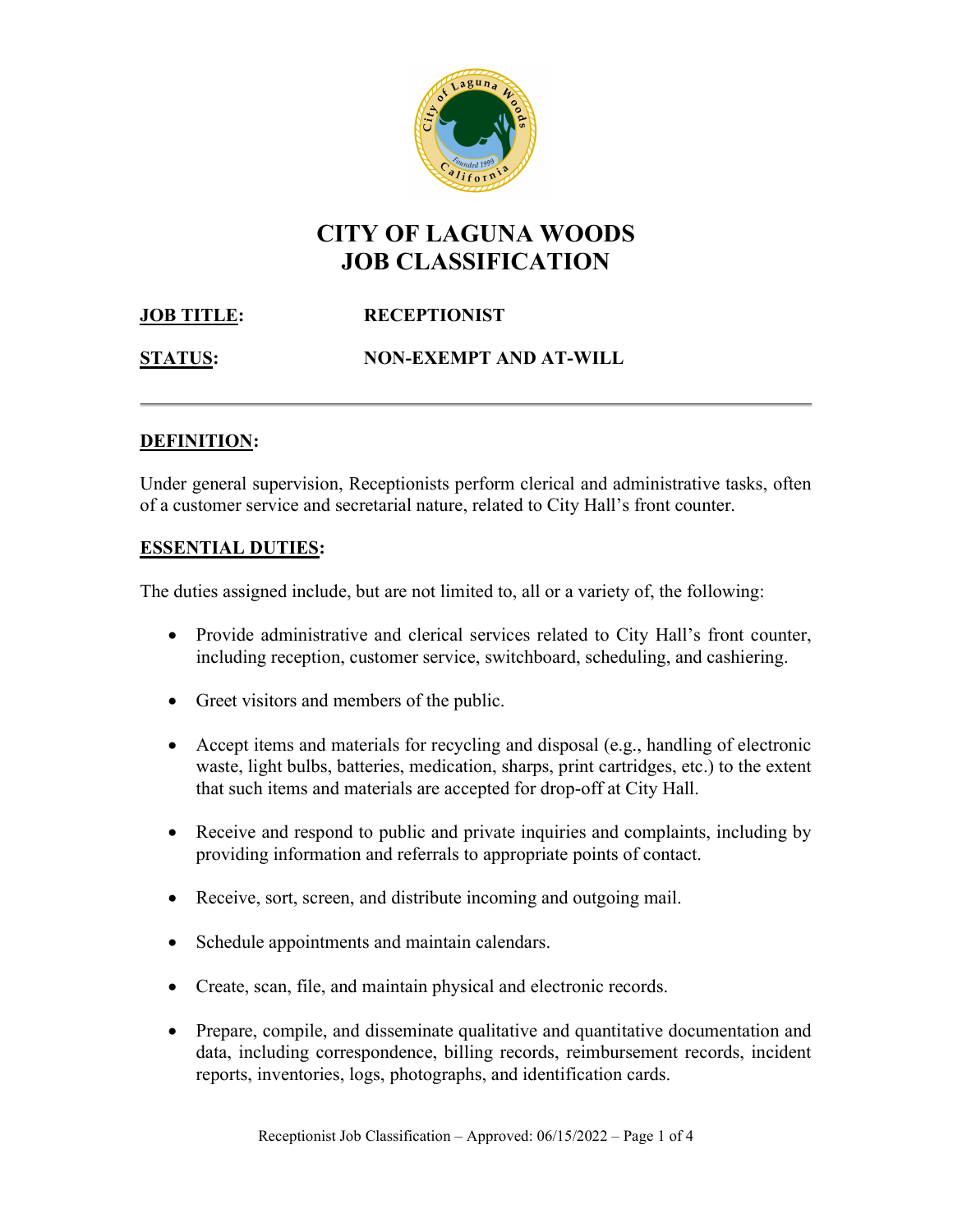- Setup for and cleanup after meetings and events, including by moving, arranging, and configuring tables, chairs, computers, projectors, screens, microphones, and other equipment, as well as food, drinks, waste, and other items and materials.
- Perform other related duties as assigned.

# MINIMUM QUALIFICATIONS:

#### Knowledge of:

- Modern office procedures, methods, tools, and equipment, including computers.
- Responsive customer service practices, including active listening.
- Principles of addition, subtraction, multiplication, and division.

#### Ability to:

- Perform the essential duties described in this job classification in a professional, timely, and accurate manner with the referenced level and degree of supervision.
- Alphabetize, compare, count, differentiate, measure, assemble, sort, copy, record, classify, compute, tabulate, categorize, and transcribe data and information.
- Communicate effectively and concisely, including the ability to inform, educate, and persuade persons with diverse backgrounds and varying abilities.
- Communicate in writing effectively and concisely, including with use of proper spelling, grammar, punctuation, and command of the English language.
- Maintain confidentiality and discretion when necessary.
- Provide responsive and courteous assistance to members of the public.
- Maintain professional composure and treat others with respect and civility at all times, including during upset, hostile, and difficult interpersonal interactions.
- Maintain effective organization of multiple activities and assignments in a busy office environment with frequent interruptions.
- Understand, analyze, interpret, and apply data and information using established criteria, in order to determine consequences and identify and select alternatives.

#### Education and Experience:

Any combination of education and experience that provides the knowledge, skills, and abilities necessary for this position is qualifying. A typical way of obtaining the required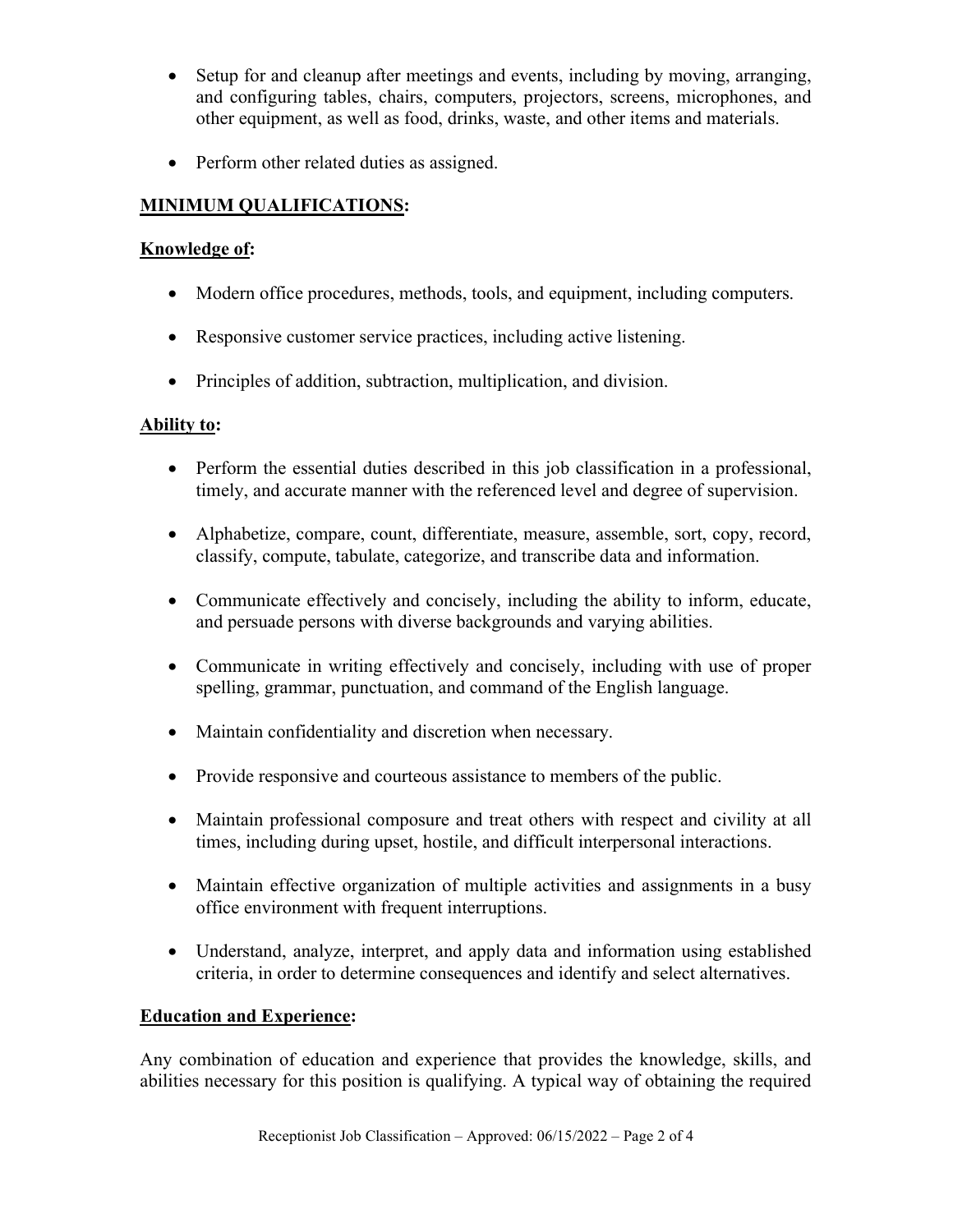qualifications is to possess a high school diploma (or equivalent) and some manner of work, internship, volunteer, or extracurricular experience involving interaction with the general public. Prior experience providing cashiering services is highly desirable.

### Licenses/Certifications:

Must possess and maintain a valid Class C California Driver's License and must qualify for and maintain insurability under the City's Vehicle Policy. This position involves the periodic performance of duties and travel that require operation of a personal vehicle.

Must possess and maintain valid first aid (adult, child, and infant), cardiopulmonary resuscitation (CPR), and automated external defibrillator (AED) certification. Employees who do not possess certification prior to their date of hire must obtain certification within six months of their date of hire.

# PHYSICAL DEMANDS AND ENVIRONMENTAL SETTING:

While performing the duties of this class, employees are frequently required to sit, stand, walk, talk, and hear; use hands to handle, manipulate, feel, move and operate equipment, tools, and controls; and, use hands and arms to reach. Specific vision abilities required include close, distance, peripheral, and color vision, depth perception, and the ability to adjust focus. Specific hearing abilities required include hearing in the normal audio range with or without correction. Most duties are performed while standing at a counter, which requires frequent walking and transitions from sitting in a sedentary manner at a desk to standing at a counter. Employees are frequently required to exert physical effort involving a combination of standing, walking, climbing, balancing, stooping, kneeling, and crouching, as well as carrying, lifting, pushing, and pulling objects up to 30 pounds.

While the duties of this class are primarily performed in an office setting with low to moderate noise and regular interruption, employees may also be required to travel and work in other settings (e.g., meetings and events), including in outside weather with exposure to rain, humidity, heat, cold, and sunlight.

Employees are required to handle and process, according to City protocols, items and materials for recycling and disposal including, but not limited to, electronic waste, light bulbs, batteries, medication, sharps, and print cartridges, which may result in exposure to odors, fumes, dust, hazardous substances, and other irritants. Employees are also required to provide light janitorial services including, but not limited to, collecting and removing waste, cleaning spills, dusting, and vacuuming, which may result in exposure to odors, fumes, dust, hazardous substances, and other irritants.

Work schedules and hours vary for this class based on the City's needs and include some early mornings, evenings, weekends, and holidays.

#### Tools and Equipment:

Must possess the knowledge and ability to effectively use computers, copiers, scanners, facsimile machines, cash registers, credit card terminals, calculators, microfiche readers,